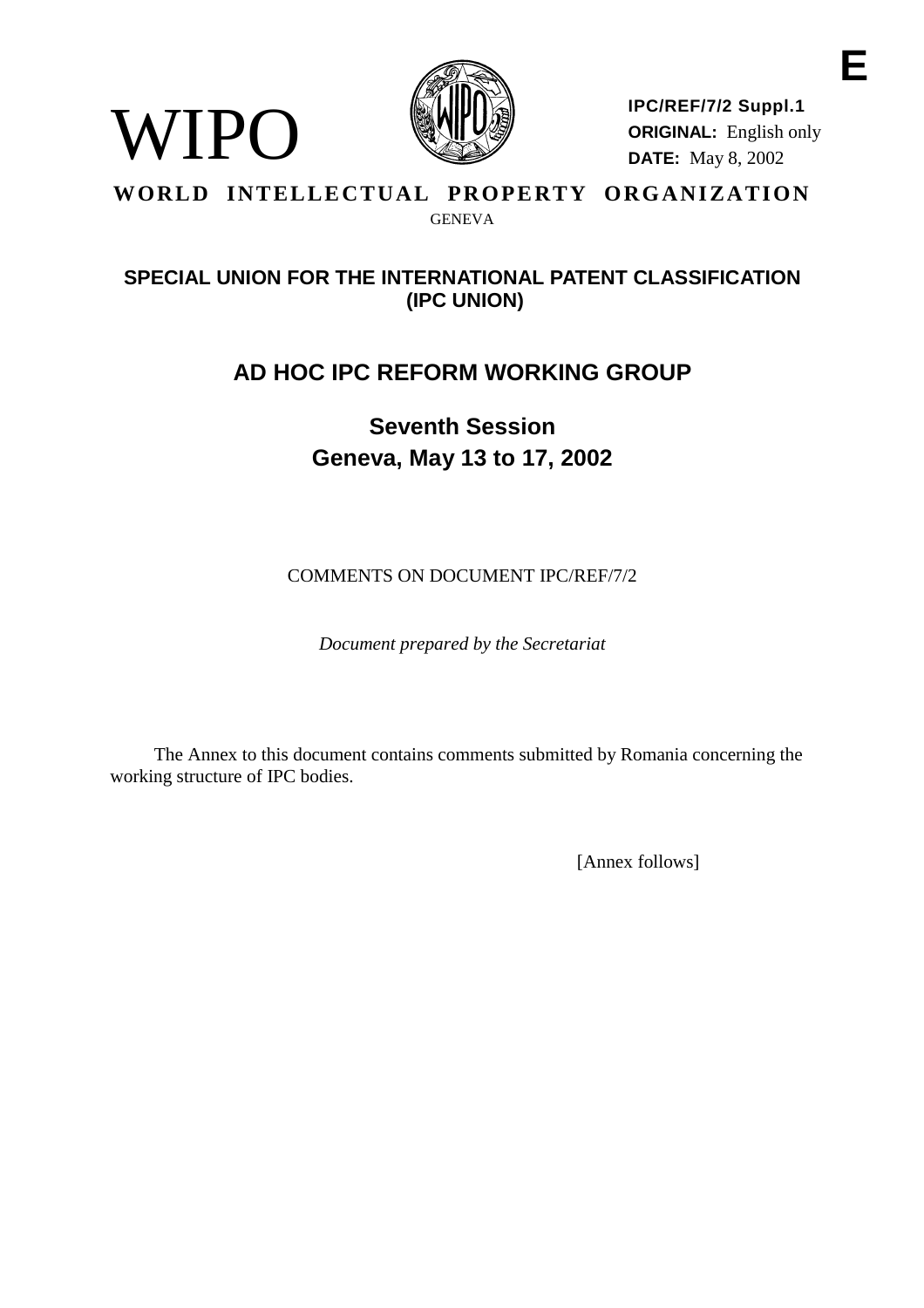#### IPC/REF/7/2 Suppl.1

ANNEX



#### **OFICIUL DE STAT PENTRU INVENTII SI MARCI**

Strada Ion Ghica nr.5, Sector 3, Bucure\_ti - Cod 70018 - ROMÂNIA<br>315.19.64; 314.59.64; 315.19.64; 314.59.64; 31 **Telefon:** 315.19.65; 315.19.64; 314.59.64; 314.59.65; 314.59.66;

**e-mail: office@osim.ro Fax:** 312.38.19

 $Nr. \text{Dvs.}$   $\qquad \qquad /$   $Nr. \text{OSIM}$   $\qquad \qquad /$ 

Dear Mr. Makarov,

Following the invitation launched at the thirty-first session of the Committee of Experts, adressed to the member states to submit a point of view referring to the proposal to abolish the ad hoc IPC Reform Working Group, to transfer all its duties to the Committee of Experts and to increase the number of annual meetings of the Committee to two, we ask you to take into consideration the following comments.

1. The Romanian State Office for Inventions and Trademarks (OSIM) supports the abolition of the ad hoc IPC Reform Working Group and the assumption of its tasks by the Committee itself, taking into consideration the following elements :

· the reform process is in an advanced phase of finalization and this process is irreversible;

· sometimes the activities are overlapping, the Committee often reconsidering what was already analyzed by the ad hoc IPC Working group;

· it is more efficient for the Committee to manage a smaller number of Working Groups and Task Forces, because - among other things - the number of periodic reports submitted to the Committee by its bodies will decrease;

· in the near prospect of the co-existence of two IPC levels, the Committee of Experts will get increased tasks of approving the proposed amendments to the two levels.